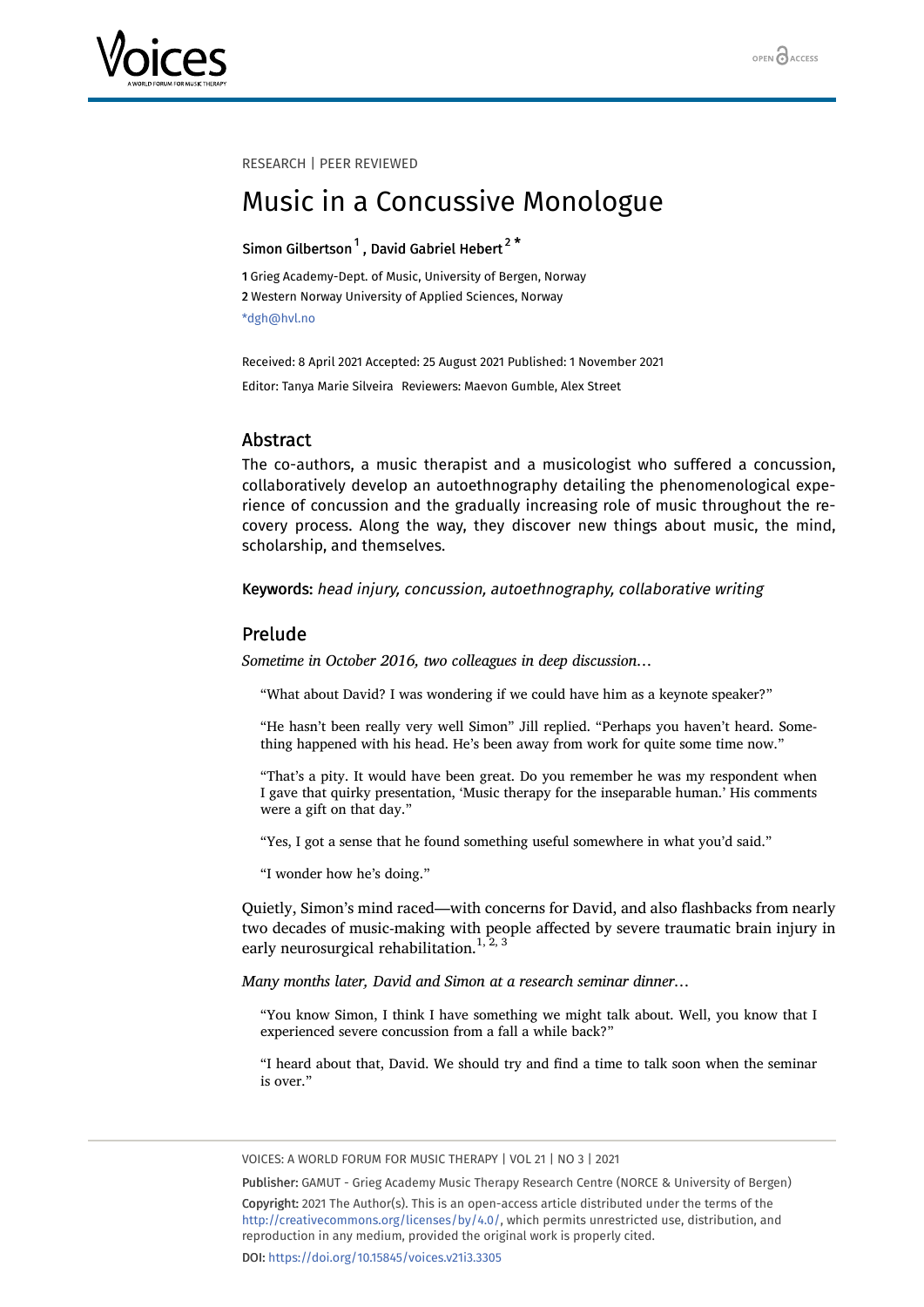*Some months later and an introduction to the text…*

Far from any treatment center or therapy room context we met via Zoom on five occasions in Spring 2021 for extended conversations. As two friends and professionals with experience in music performance, composition, education, therapy and research we explored the intersections of concussion, music and recovery in a collaborative, conversational and co-constructive process which we document here. We both shared the sense that this exploration felt worthy particularly in the light of the counted and uncounted millions of people every year that suffer concussion throughout the world, through war and violence, sports and hobbies, and everyday incidences like tripping and falling.<sup>4</sup>

The text is an intentional experiential narrative that we created collaboratively. Some qualities of disorientation and dislocation may be experienced when reading. The voicing shifts at times between us invisibly, the text fluidly moving between David's description of the events and Simon's witnessing of these descriptions. In contrast to a single-person autoethnography, the process of further developing the manuscript, engaging with the reviewers' supportive and helpful suggestions, and finalizing the text has been done dialogically. We add imagined both future injured ("I") and future caregivers ("you") at different points to highlight some of the ways we have experienced that care is needed in engaging with music after concussion. We have marked the sections regarding future injured and care-givers in italics. We end by sharing core aspects of our learning and remaining questions so far.

*Some weeks later, notes from our Zoom sessions take shape, emerging as a musical autoethnography<sup>5</sup>…*

## A monophonic monologue

He is only 4 years old. He knows no different.

He shoots up the concrete steps, disappears through the shady bushes onto the busy road chasing his older cousins, squawking in each other's delight. I lurch through the house, scream after his presence, and chase the remnants of his voice. The California sun blinds my retinal control. The ground parts away from my poorly shod feet, no time for laces. Falling, failing. Have I failed my son? He knows no different. A nuclear bomb goes off in my head. The concrete step is oblivious to the contrecoup injury it inflicts to my brain. Motionlessly rising it crushes the sense of self out of me. My soul's habitat is deleted temporarily without me being informed in advance. It's unbelievable, earth-shattering, like what the end of the world would sound like. I reach up to my head sure that my brain is starting to pour out. I sense I may only have a few more seconds. Such a shame, really. Things had only just started to turn out good in my life. I crawled. I called.

Bled, bandaged. My parents, sister and various doctors helped me. They said I needed rest and needed to be patient. They couldn't say for how long. I was grateful and relieved my son was fine. After a miserable journey back from the USA, I somehow returned to my Norwegian dwelling. It was new, tiny, foreign, and pain-filled, with complete isolation. No wife (divorced), no child (doing fine with his mother), no parents (still in California). No colleague (off-work), no self. That self could not be located. Not yet. Still dislocated by concussion. The pain increased steadily over the first weeks. Incessant, relentless pain. I wasn't able to sleep. I was so scared that I wouldn't wake up again if I did. I hallucinated a cartoon-shaped golden lightning bolt in front of my eyes that would never go away. Imagine that.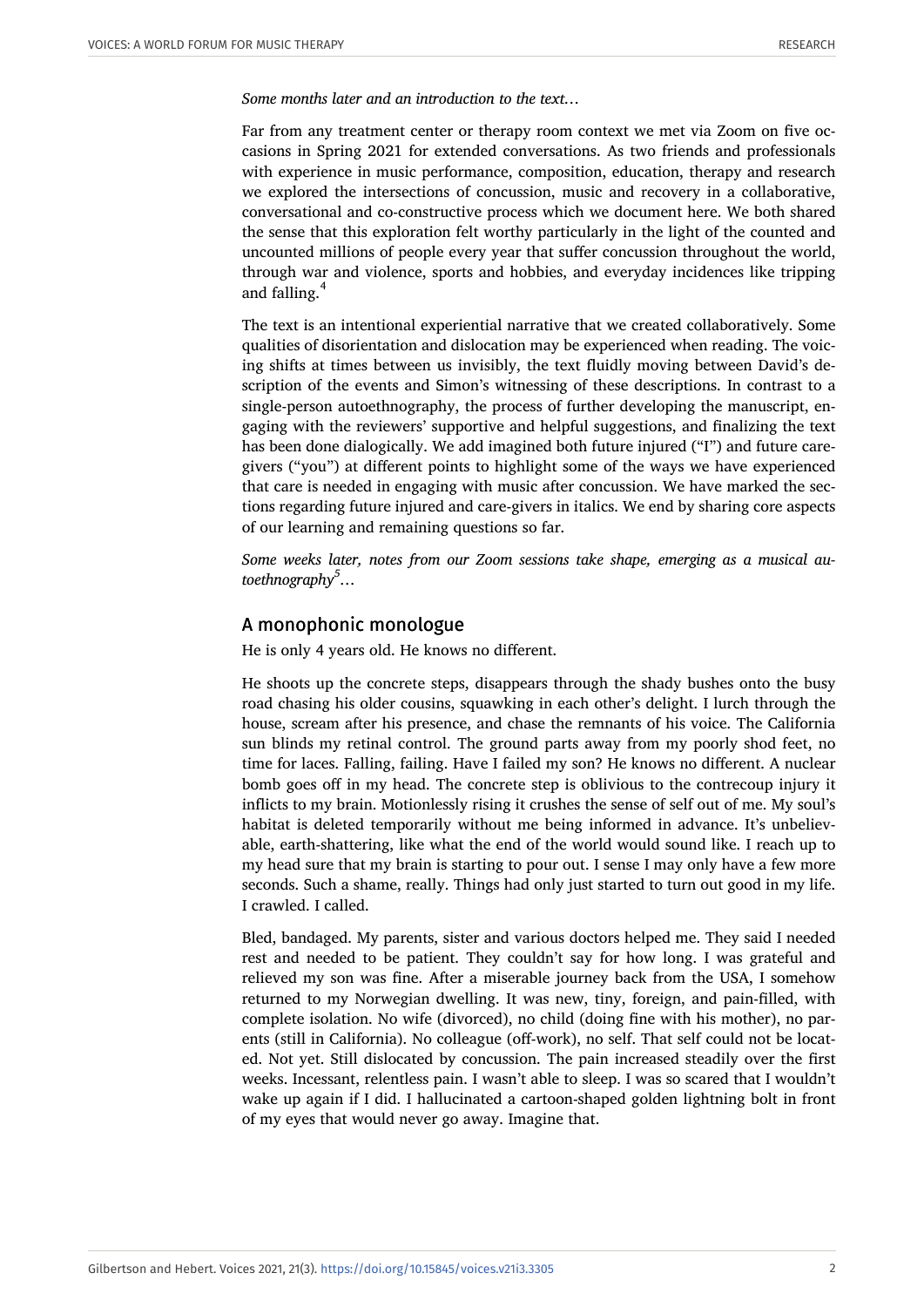## The first 50 days at zero beats per minute

*Darkened, silenced, huddled away from painful stimuli of all types. Music soothes not this soul. Not now. Dark glasses, shooting range ear protectors.*

I no longer knew how to make that food where you put something in-between something like bread. It was too difficult. I just went back to bed hungry. Sometimes, in a time-window of about 40 minutes each day, I felt strong enough to get up. But I was unsure of the route along one single road; just back and forth from my home to the grocery store, and back again. On one occasion, during the return, I stood on the spot looking around without knowing what I was searching for. I walked straight ahead and was lucky to get home.

Somehow, as a result of the fall, I disappeared from myself. I was inside of a body that looked familiar, but I didn't recognize myself by my thoughts, or my ideas, or capabilities. The real me was gone and I missed him. I yearned. I wanted to get back to normal. To find myself. I couldn't figure out where I was. Imagine that.

I tried listening to music, but immediately experienced pain. I just wanted anesthetic sounds that would help me easily let the few hours that I was awake, or at least barely mentally functioning, to go by as quickly as possible. I just wanted to get through as many days as quickly possible. All music was pain-ridden.

I returned to silence.

## The next 50 days

*Concussion, confusion, dis/location. Calling out to you for sensorially-attuned companionship.*

At recovery's rubato, without cadence or harmonies stealing my momentary grasp on reality. One note at a time, a pause, and then the next. That was the limit. Drones and harmonium. Breath and silence. These were the only ways to musically locate myself and find refuge from pain.

My inner-voice relentlessly repeated, "I can't continue like this. I can't find me".

I couldn't read. Audio books were fine as long as the stories were short. Raymond Carver, Chekhov, Tolstoy, Maupassant, and Borges. One story per day. Maybe. Ernst Hans Josef Gombrich's *A Little History of theWorld<sup>6</sup> reminded me that it is important to* hear about people that I had never heard much about, like the Peloponnesians. Imagine them.

I had some good days when sounds that attuned to my attentional progression were welcome. There is still so much to learn about how pain is elicited by music content, structure and form. Between all the other sounds and my mind, I placed the industry's finest noise-cancelling headphones. Music's ubiquitous nature is cancelled. Noise cancelled.

My pain-directed stillness may seem wrong to you and in need of activation by stimulation and training. My pain-directed stillness calls you, however, to place your prescription protocol for "orientation and activation" elsewhere. It's not my previous musical preference that you need to find out, it is my current musical state.

*And here is my challenge to you: I know where I am—I am there where I cannot be found and it is there that I need you to help to look with me. That is the orientation that you will require to join me and others in the process of recovery. I need you to find me in the musical place in which I am, in this present.*

I first looked for anesthetic sounds—ones that removed my consciousness. Music that did not destruct my capacity of attention, but then I looked for analgesic music that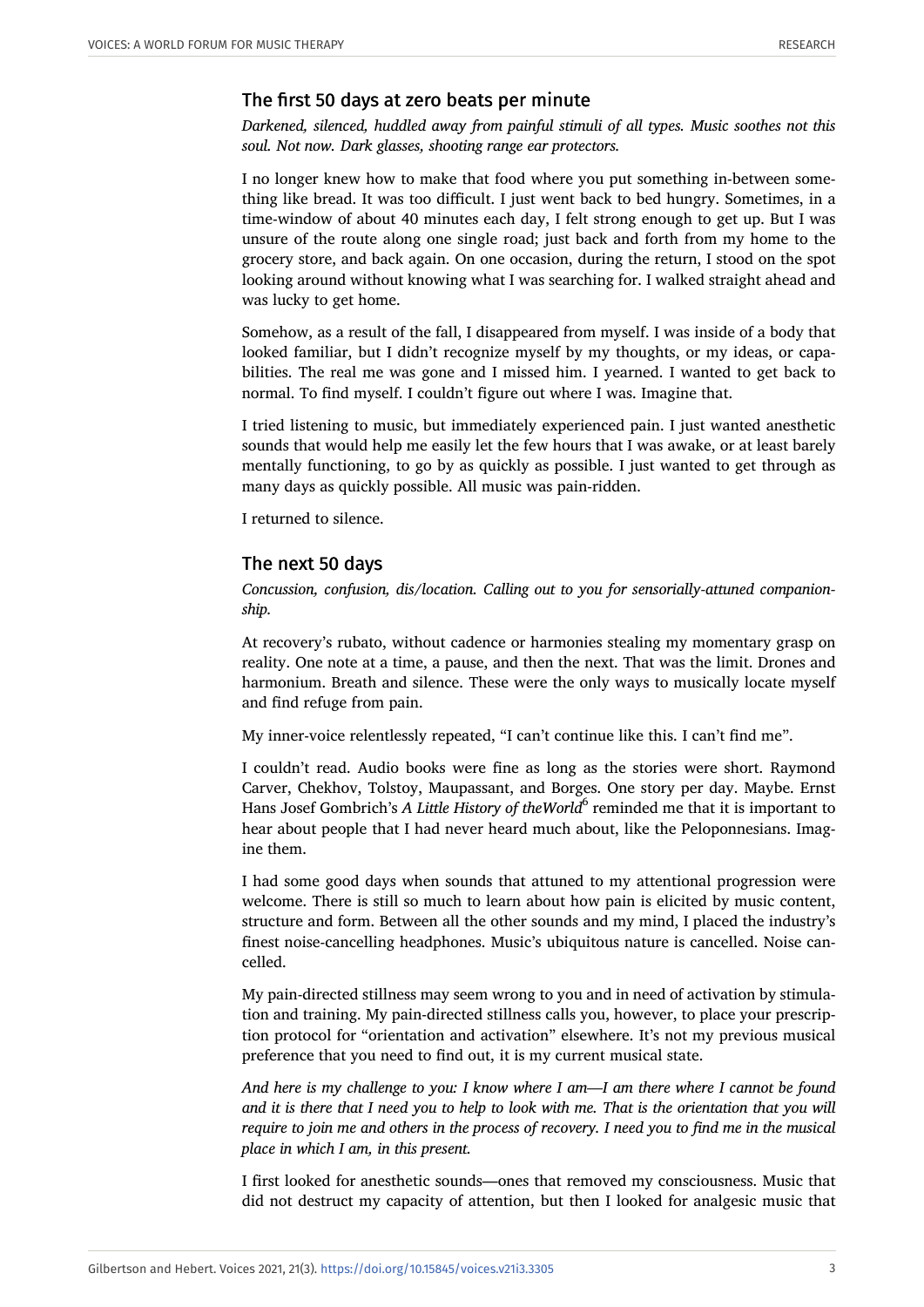could help lessen the pain I was experiencing. I looked for those tunes in the minutes and hours each day that I was surviving well.

*This is the tune, the timbre, the timing that I—and you—need. Join me in my temporal survival of pain.*

I would have wished to have someone who could have joined me in my nuanced interest in the layers and shifting leaves of David Sylvian's shifts with Holger Czukay in *Flight and Premonition*, <sup>7</sup> with Arvo Pärt's breathing in *Für Alina,*<sup>8</sup> Hindustani drones in my brain,<sup>9</sup> and Dali's melting clocks in his painting, *The Persistence of Memory*.<sup>10</sup> Harold Budd's "As Long as I Can Hold my Breath"<sup>11</sup> gifted me the space I needed to be able to listen without increasing pain and suffering. These were the musics and sights of my recovery.

The music, and the slow tempo, hinted at my need for a different sense of time. More importantly I experienced music of a different sense of acceptance. The music aided me in not being so angry and frustrated—it gave me the sense that it's okay to be in this very slow groove. Somehow the music was needed to help reinforce the idea, "You are stuck here, and it is okay for now."

*The apparent idiosyncrasy of peoples' needs of music during recovery and care are mistakenly narrated as they are based only on visible observations. At an invisible musicological level, the need for timelessness is congruent with the timelessness of recovery and lack of bar lines in the nature of change and acceptance…*

*So, I ask you to imagine something else.*

*Leave your claims of the nature of music's languages. Or your random control.*

*Sing with my cries of loss that are for the person I cannot help you locate.*

*He is that person.*

*He is that person who is not there.*

*You will not find him in your simple bars, nightclubs, or pounding beats of social time-wasting.*

*Do not bang around on inclusions' drums for the concussed. For the percussive is as concussive as it is discursive. What the concussed human needs is selective and dialogical shared attention. The most important thing for a healthy, functioning brain to do is not to pay attention to everything.*

I had lost control of my ability to concentrate, to ignore, and to get my brain to selectively attend to that thing that matters at that time. You can't listen to rhythmic music when you can clearly hear the rasping sounds made by the legs of a fly on a window at the opposite side of the room. I could only let a small amount of matter into my brain's nuclei. A quantum at a time.

The tempo of recovery is known only by the improvisatory unfolding of incomplete attempts of utterance. It must be possible to reject one's own attempts of attention and choice. To end listening when it mutates into pain without anyone else noticing. It is like the phraseology of those first tears and cries of failing, of falling. With the hard concrete step of the initial fall no longer before me, it is a continuous falling forward. A sequence of failed closure, cadential interruptions layered upon cadential interruptions that match painlessly the scope of attention that is gradually convalescing, quietly, and at the speed of consistent pain.

Even though I was making minute progression, there was no scope for joy. The rejection of joyous frivol during concussion is not caused by the sadness of a broken heart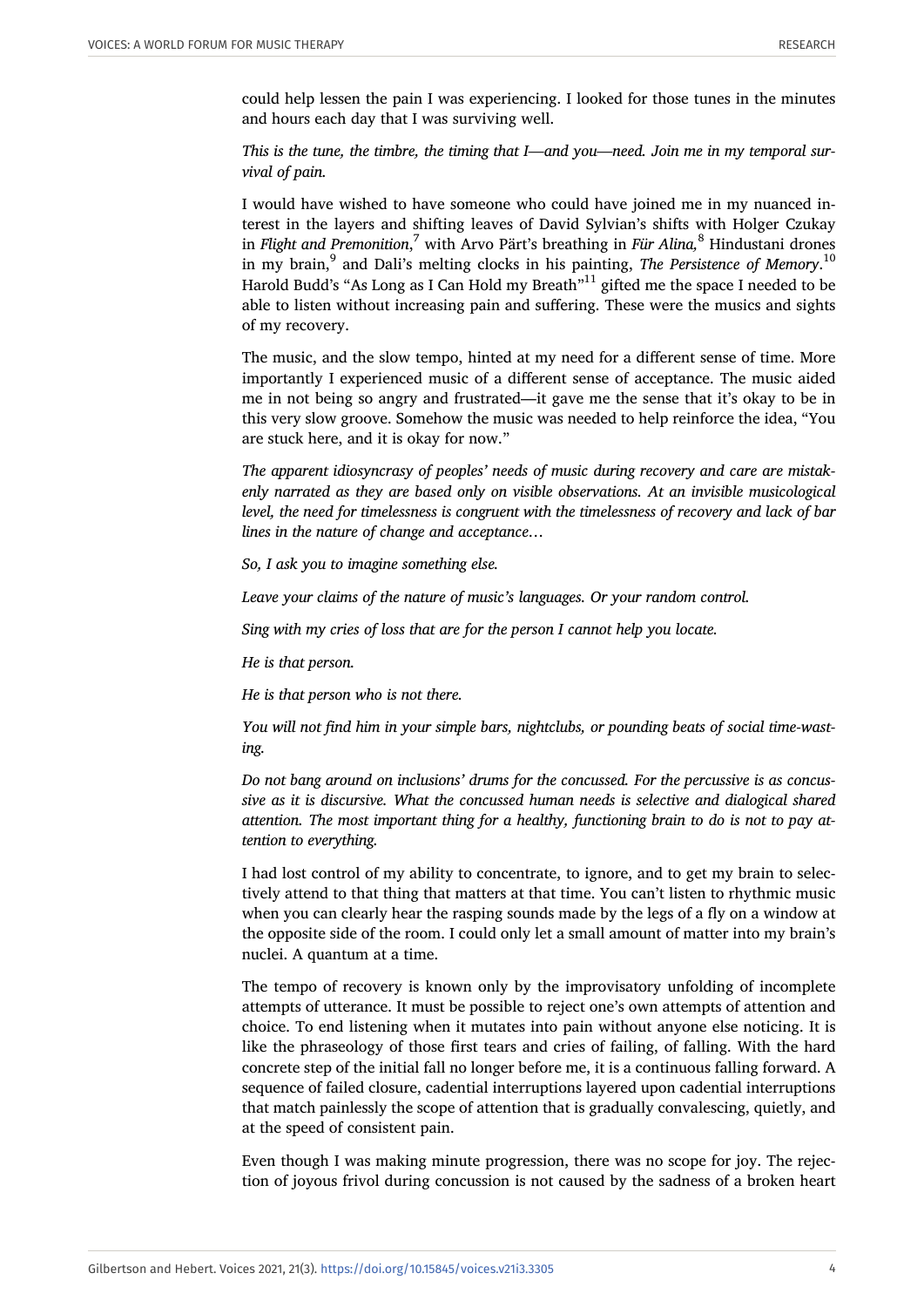however, but by the resilience of throbbing minds in the unending course of every solo attempt uncompleted.

"But there are things to be done and I can't be patient," I cry.

"There are people relying on me! I can't wait any longer to for my life to begin again if you're not recognizing that this is how my life is progressing."

### Beyond the first 100 days

Over time, slowly, the concussive disordering calms and, in time, but long overdue, the pain resides and I emerge to myself through myself. The lightning bolt hallucination unnoticedly disappeared. It was probably only a blond eyebrow hair hanging far down into my eye all the time anyway.

Work resumed, the load picked up, edited books became published, concerts given, positive reviews from students again. It becomes possible to judge that things are once more fine. I know which end of the street is home.

In company and conversation, the shifts forward are accompanied in embodied resonance. Finally witnessed via Zoom. The incredible slowness of the recovery, the recovery of each slither of light, each nanosecond of sonic data of esthetic. Noted, followed, felt, transcribed.

We asked each other whether it could be musics' role in this narrative to live responsively with the person with concussion? Shouldn't music help people understand more together, with another, about another, for another? Can we develop the sharing of interest in how the beginning, middle, and end of a single breath has an inseparability with the beginning, middle, and end of a North Indian improvisation, a single note on the shakuhachi flute, or the albums *Stan Getz with Strings<sup>12</sup>* or Miles Davis's *In a Silent Way<sup>13</sup>* in understanding a concussive monologue through musicological attention? Should compositional attention to music and sound attract and establish a mutual immersion in recovery and care, idiosyncrasy and togetherness, conversing and writing?

We thought so.

And then more questions whisper in warm breath between us, "What have You learned? What can I learn?"

Well, we get on with the learning that lies further ahead and begin at, or as David Boje suggests, begin before the beginning, searching out the ante-narrative.<sup>14</sup> Share, re-iterate. Play the trumpet again. Sing with my full voice. Be a person for others. Make a contribution that benefits others. Be a fragile human amongst others. Be a musician. Be writers together.

#### What next?

There are many pathways in learning about concussion, music, and caring for oneself and others outside of therapy and within therapy. Similarly, there are many open avenues for future research, practice development and public discourse that may be explored.

Early on in this process we experienced that it is important not to wait to find time, but to establish and secure time for exchanges between those who have experienced concussion and those who care for people who have experienced concussion.

We have also learnt that our convergence as two musicians, researchers, and teachers affords the opportunity to learn more about the presence and absence of concurrent multiple theoretical layers of discourse about music and health.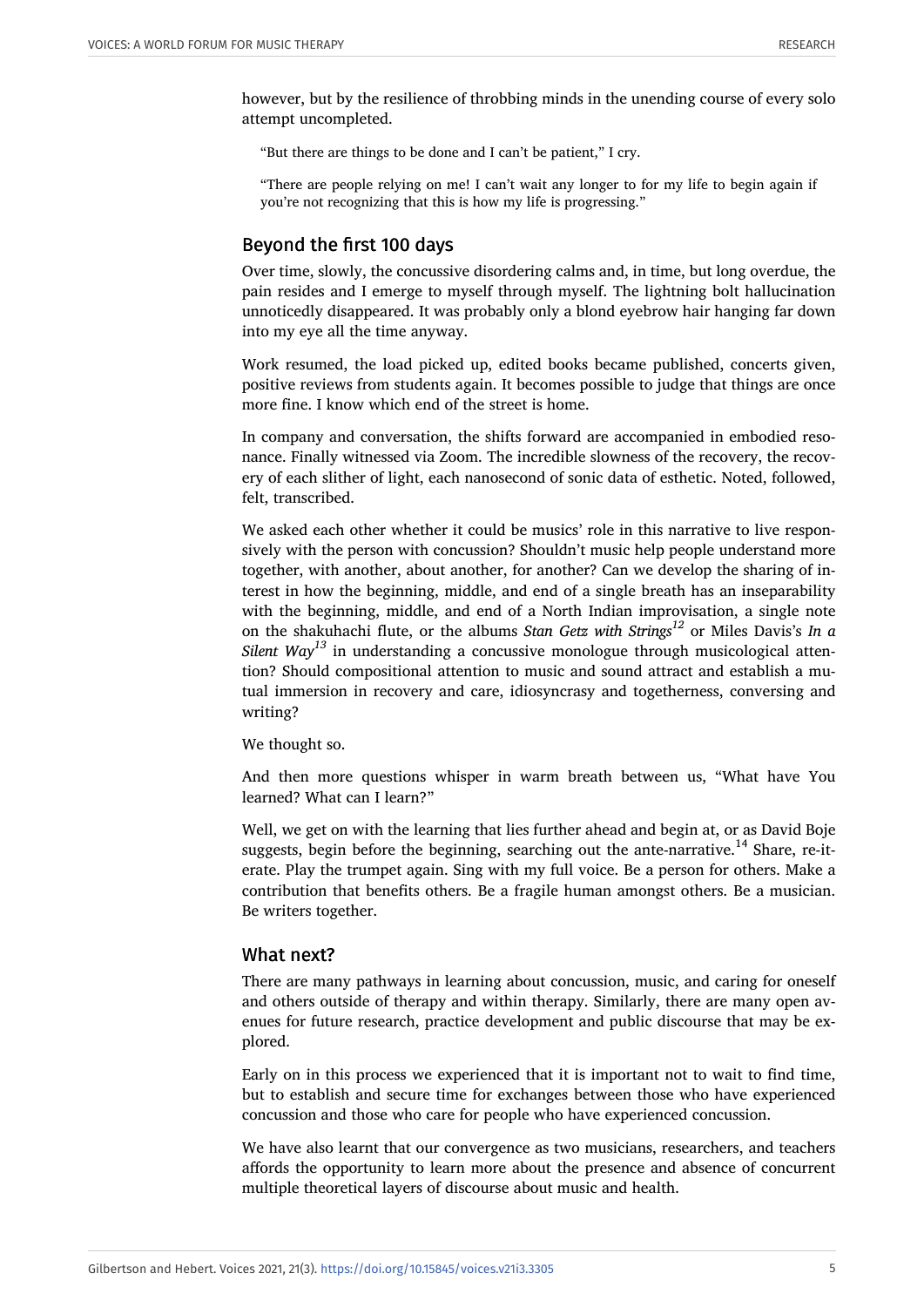We have strongly felt the need to better understand idiosyncrasy through the sharing of re-educative examples, and the politics of variability and difference.<sup>15</sup>

We feel that there is an acute need for musicians and music therapists to consider and examine the significance of extreme slowness as an unavoidable pre-requisite for the development of the arts, health care and contemporary society (beyond immediate emergency response situations). Long term attention needs to be given to those recovering and to extremes of idiosyncratic temporality. Through these opportunities we sense the importance of more actively seeking out community with those who hold phenomenological insights into ontological diversity.<sup>16, 17</sup>

We have also experienced a shift toward creative autoethnographic writing away from an epistemological research commitment that might search for "elicited" categories in transcripts. This new approach invites expression of ontological exploration and critical reflexivity.<sup>18, 19</sup> As scholars choosing creativity, we will at times also trust the pen in nights of doubt.<sup>5, 20, 21, 22</sup>

We have experienced the significance of taking time to be with those who have concussion and those who chose to care for them. We have experienced the significance of immersing ourselves in the listening choices of others. We have been challenged to pause our own musicological consciousness, and learn more about the idiosyncratic neurological improvisation of recovery, and are grateful to be able to contribute to the thousand-year-old musical narrative<sup>23, 24, 25</sup> of recovery and concussion.

### About the authors

Simon Gilbertsonis an Associate Professor of Music Therapy with the University of Bergen, Norway, where he leads the Grieg Research School for Interdisciplinary Music Studies. He serves on several editorial boards, is a contributor to major research handbooks, and co-author of the book Music Therapy and Traumatic Brain Injury: A Light on a Dark Night.

David G. Hebert is a tenured Professor of Music at Western Norway University of Applied Sciences (Bergen), where he leads the Grieg Academy Music Education (GAME) research group. He is manager of the Nordic Network for Music Education, Professor II at Lund University, and Honorary Professor with the Education University of Hong Kong.

## References

- 1. Gilbertson, S. (2008). The silent epidemic of road traffic injury: What can music therapists do about it? *Voices: A World Forum for Music Therapy, 8*(1). [https://doi.org/10.15845/](https://doi.org/10.15845/voices.v8i1.448) voices v8i1.448
- 2. Gilbertson, S. (2016). Music therapy and traumatic brain injury. In J. Edwards (Ed.), *Oxford handbook of music therapy* (pp. 362–383). Oxford University Press.
- 3. Gilbertson, S., & Aldridge, D. (2008). *Music therapy and traumatic brain injury: A light on a dark night.* Jessica Kingsley Publishers.
- 4. Mullally, W. J. (2017). Concussion. *American Journal of Medicine, 130*(8), 885–892. <https://doi.org/10.1016/j.amjmed.2017.04.016>
- 5. Lee, K. V. (2010). An autoethnography: Music therapy after laser eye surgery. *Qualitative Inquiry, 16*(4), 244–8. <https://doi.org/10.1177/1077800409351975>
- 6. Gombrich, E. H. J. (2005). *A little history of the world* (C. Mustill, Trans.). Yale University Press. (Original work published 1935)
- 7. Sylvian, D., & Czukay, H. (1988). *Plight and premonition* [Album]. Venture Records.
- 8. Pärt, A. (1999). *Für Alina* [Album recorded by Alexander Malter]. ECM Records. (Original work published 1976)